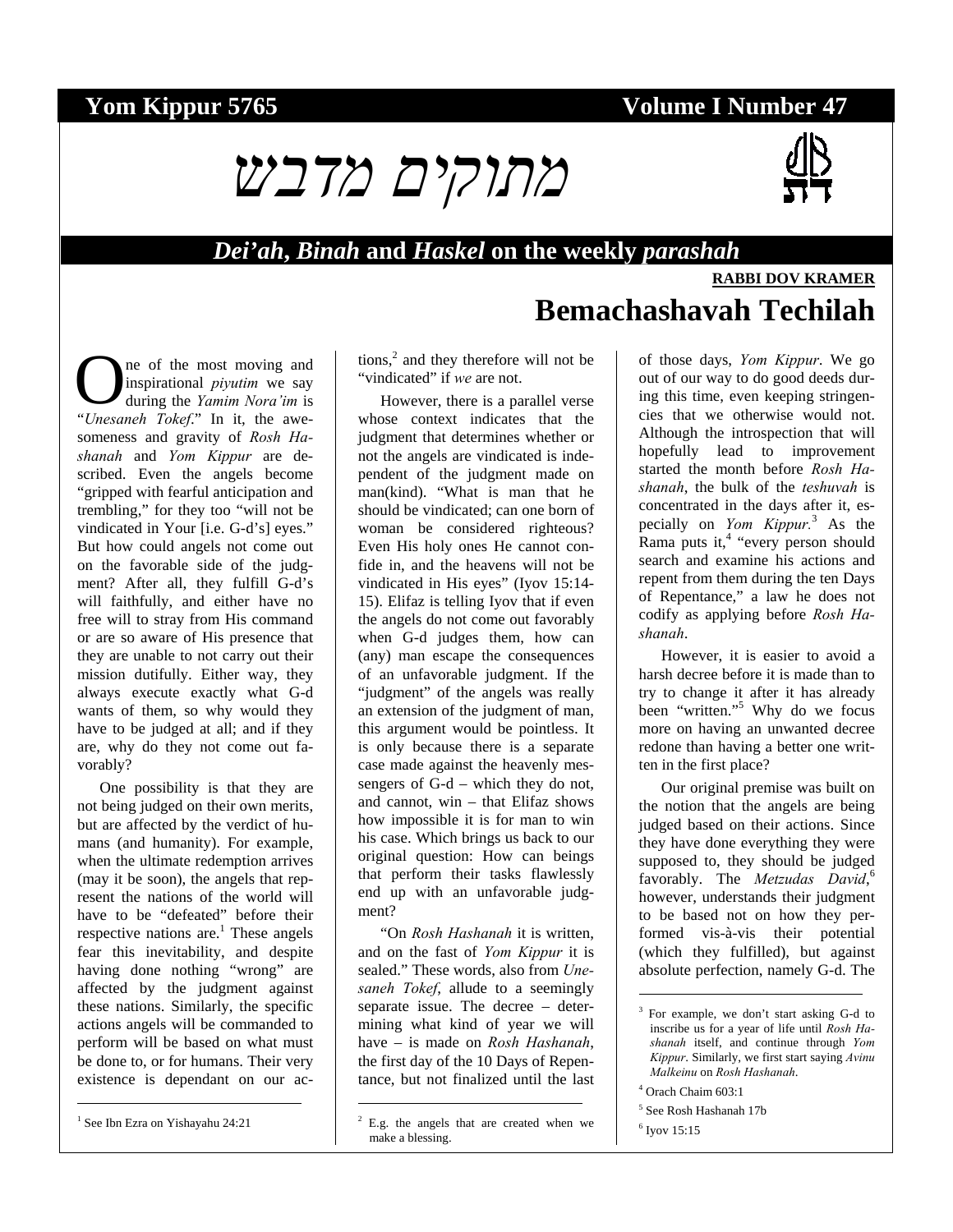l

word for vindicated is "*zaku*," which comes from "*zach*," or "pure." As "pure" as angels might be, they are not as pure, not as perfect, as G-d. When the measuring stick is absolute perfection (as opposed to how close to it one can potentially come), no being, not even the angels, can measure up. $<sup>7</sup>$ </sup>

My fourth grade rebbe, Rabbi Yitzchak Brody, shlita, never gave any student a grade above a 98. Only *Hashem* can get a perfect score, he would explain, and only the angels can get just below that. $8$  Even if every question on the test was answered absolutely correctly, the grade would only be a  $98.<sup>9</sup>$  Elifaz was telling Iyov that man can't be considered perfect, as even the angels aren't perfect; only G-d is.

It is possible, therefore, that our judgment on *Rosh Hashanah* is not based on whether we have fallen short of our potential, but whether we have fallen short of pure perfection –

- 7 See Rambam, Moreh Nevuchim 3:13 for a similar approach.
- 8 He never discussed with his fourth graders the issue of humans reaching higher than angels when they do good despite having the opportunity to choose bad.
- 9 I remember it well, as my grandfather z"l, would give his grandchildren a dollar for every 100 we received, and no matter how hard I tried to explain that in Rabbi Brody's class a 98 was really a 100, the dollar(s) remained in my grandfather's pocket.

absolute *din.* Using that scale, we cannot be found to be "pure," as even the angels are not. It is only on *Yom Kippur* that the judgment changes from *din* to *rachamim;* from how far we are from being perfect to how far we are from fulfilling our potential.

This would explain why our *teshuvah* process is focused more on *Yom Kippur*, as no matter how much closer to perfect we come before *Rosh Hashanah*, the decree will reflect our imperfections. Sure, the better we are the less we will need to have the decree changed. $10$  But we will still have to have the decree adjusted no matter what, so we appeal to G-d's attribute of mercy- promising to come as close to our potential as we can, and changing those areas that need improvement.

It might also explain how  $Rebbe<sup>11</sup>$ can state that even if one does not repent, *Yom Kippur* brings atonement for every sin but three. If *Yom Kippur* changes the scale from perfection to potential, all actions (and inactions) that fall within that gap are automatically eliminated!<sup>12</sup>

If the scale is eventually moved to the more reasonable "potential"

-

he Jews were impatient for Moshe's return from atop the mountain and teach them Hashem's Torah. They made themselves a new intermediary for relating to G-d, a Golden Calf. After forty days they received the Torah anew. But Moshe was not content; he ascended Mount Sinai a third time, seeking to heal the rift opened be-T

tween the Jewish People and their Creator. It was the end of a third set of forty days, the date that Hashem would subsequently consecrate as Yom Kippur. Moshe Rabbeinu knew of nothing left to do. Rabbi Yochanan explains, "*Had the Torah not said it, it would be prohibited to say. It teaches that Hashem wrapped Himself in a* tallis *like a* chazzan*, and* 

# **2** *Mesukim Midevash*

anyway, why would there even be a judgment based on "perfection," a judgment doomed from the outset? While it's true that ultimately we will have to answer as to why we did not become the person we could have become, $^{13}$  there is no way to know what our potential really is. By setting our sights on perfection, we stand a better chance of reaching our true potential. As the expression goes, when you reach for the stars, you can't get your hands stuck in the  $mud.<sup>14</sup>$ 

If we can conceptualize what the ideal is, we can strive to attain a level as close to it as possible. Rosh Hashanah forces us to visualize how short we are from that ideal, while Yom Kippur allows us to commit to a more realistic goal.

<sup>13</sup> And not why we were not another Moshe Rabbeinu.

 $\overline{\phantom{a}}$ 

<sup>14</sup> Although you still must be careful not to be too disappointed when falling short, as it is inevitable.

# **RABBI MICHA BERGER Bakeish Shalom**

*taught Moshe an order of prayer. [Hashem] said to him, 'Whenever Israel sin, they can perform this order before Me and I will forgive*  them. 'Hashem Hashem...'<sup>1</sup>" Rav Yehudah adds that "Hashem made a

1 Shemos 34:6-7

 $\overline{\phantom{a}}$ 

<sup>10</sup> Which is why we start the process in *Elul*.  $11$  Yoma 85b

<sup>12</sup> The three that require *teshuvah* along with *Yom Kippur* are all related to purposely rejecting G-d and His Torah, which is not within that range.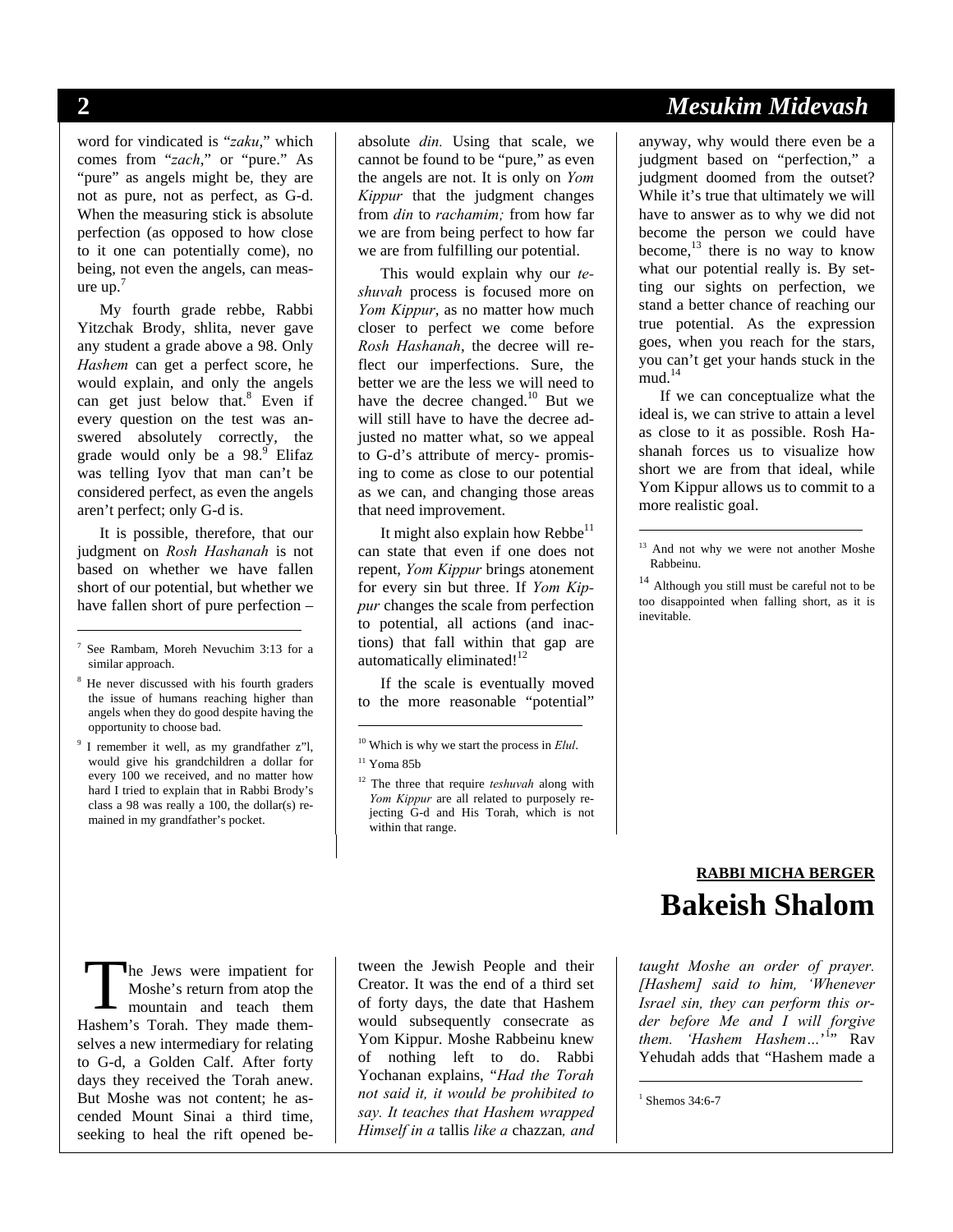# *Mesukim Midevash* **3**

covenant, that the Thirteen Attributes will never return empty."<sup>2</sup>

What a covenant! Anyone who prays the Thirteen Attributes of Mercy is assured forgiveness. Instant and guaranteed success on Yom Kippur – after all, our standard Yom Kippur liturgy includes repeated recitations of these verses!

Unfortunately, it cannot and should not be so simple. Hashem is Just, everything He does for us is for the best. A simple recitation of a few words cannot bribe Him to give us something we want. If it is appropriate, we would get it without asking; if it were not, Hashem would not respond to our pleas to give us something that He knows would harm us overall. The verb *tefillah* is generally conjugated in the reflexive; to pray is "*lehispallel"*, something one does to oneself. Prayer is not bribery, it is changing oneself into the kind of person who deserves more and would be better served by having.

When Hashem promises that "they can perform this order before Me and I will forgive them", He is speaking of actual performance. Not just saying the words, but imitating Hashem by relating to others with the same aspects of mercy that we see in how He relates to us.

Rav Moshe Cordevero reaches this conclusion from another direction. "*It is proper for man to emulate His Creator, for then be will attain the secret of the Supernal Form, Image and Likeness…. For the essence of the Supernal Image and Likeness are His actions… Therefore, it is appropriate that he emulate the actions of Keser, which are the Thirteen Attributes of Mercy.*" 3

Rabbeinu Tam<sup>4</sup> counts/lists and explains the attributes. We can look

l

4 Rosh Hashanah, ad loc.

between his words for ways in which we can try to embody them.

Using the trope and the connective *vav*'s linking the *middos*, we can group them into four sets.

#### **Set 1: Before the Sin, After the Sin**

The Gemara writes, "'Hashem, Hashem' – He is the G-d of Mercy before one sins, and the G-d of

*When Hashem promises that "they can perform this order before Me and I will forgive them", He is speaking of actual performance. Not just saying the words, but imitating Hashem by relating to others with the same aspects of mercy that we see in how He relates to us.* 

> Mercy after one sins and repents." What is the mercy necessary before one sins? Rashi explains that even though Hashem knows that we are going to sin, He still shows us mercy. How much more so we, who do not know how relationships will turn out, need to show kindness. It is sometimes difficult to be kind to someone whom we have not yet met, someone with whom we do not yet have a history.

> And after one sins, Hashem allows us to repent, to let the relationship heal. Do we have the strength to let bygones be bygones? When someone asks for forgiveness, do we truly let go of the hurt, and treat them the way we did before?

#### **Set 2: Sharing All That You Have**

"*Keil*" – Even though it is related to the name "*E-lokim*", which denotes Divine Justice, "*Keil*" refers to His Mercy. As a different Gemara points out, David cries "*Keili Keili, lamah azavtani* – My G-d, my G-d, why have You abandoned me?" *Keil* is the Master of All Forces in creation. When someone asks us for help, do we invest the same effort and financial resources we would for our own wants and needs, or only do what is convenient and does not put us out overly much?

"*Rachum*" – The root of the word "*rachum*" is "*rechem*," womb. *Rachamim* is mercy and empathy as it derives from maternal compassion. A mother loves a child knowing it as an extension of herself. Hashem

shows us mercy for we too are His children.

Rav Shimon Shkop describes this as the key to being able to give.<sup>5</sup> A person most readily provides for himself. He has little problem sacrificing for his children and immediate family. Slightly more noble is sacrificing for one's extended family. Even more, one's community. Extending further, one's country. One's

people. The world. If one could see the interconnectedness, that others are part of my sphere of concern, my greater self, I would be able to utilize selfishness itself to be a giving person.

Hillel asks, "If I am not for myself (*li)*, who will be for me? And when I am for my lonesome (*le'atzmi*), what am I?" Rav Shimon explains: If I am not for this greater self, who will be? And when I am for the narrower perspective of myself, I am nothing.

That is *rachamim*. Sharing in the pain of others and working to resolve it because one realizes that it is not their pain, it is our pain.

"*Vechanun*" – undeserved kindness. Esther asked if "*matzasi chein*,*"* she had found favor in Achashveirosh's eyes. *Chein* is found, not worked for or earned. To be *chanun* is to give simply for the sake of giving. It is listed here with the prefix "*ve-*", and, because it is a further development of the theme introduced by "*Rachum*". Our love for ourselves is also unconditional

5 Sha'arei Yosher, introduction

 $\overline{\phantom{a}}$ 

<sup>2</sup> Rosh HaShanah 17b

<sup>&</sup>lt;sup>3</sup> Tamar Devorah, ch. 1